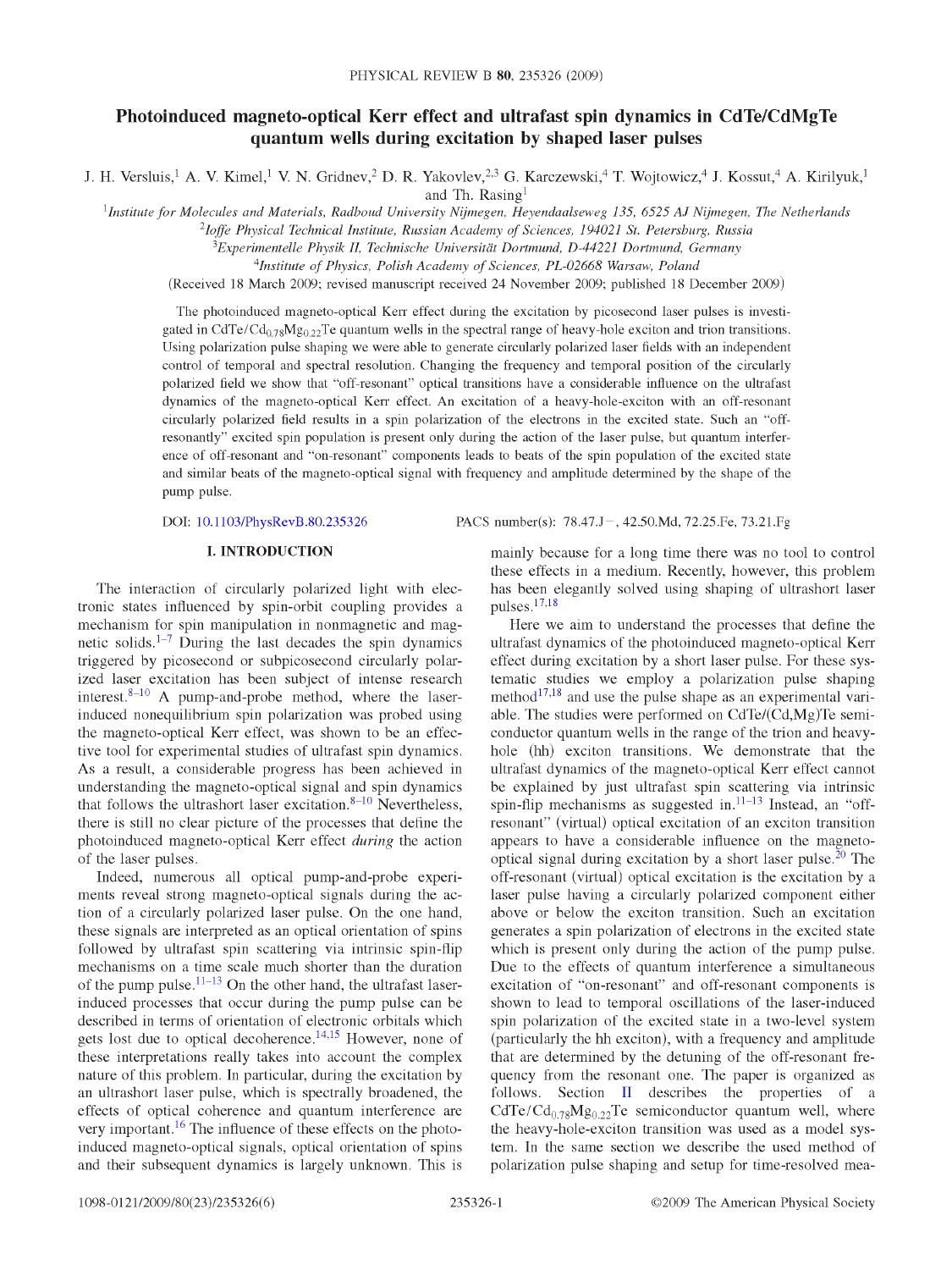<span id="page-1-1"></span>

FIG. 1. (Color online) (a) Schematic representation of the shaped laser pulse. (b) Temporal and (c) spectral profiles of the *x* and y-polarized components of the laser pulse. It is seen that a circularly polarized state for the shaped pulse is generated within the narrow spectral range of the y-polarized pulse and the ultrashort time window of the *x* -polarized pulse. It allows independent control of spectral and temporal resolution in optical orientation of spins.

<span id="page-1-0"></span>surements of the photoinduced Kerr effect. Section [III s](#page-2-0)ummarizes the experimental results on the transient magnetooptical Kerr effect induced by polarization shaped laser pulses and theoretical modeling of the latter. Comparing the theory and the experiment we draw the conclusions summarized in Sec[. IV.](#page-5-12)

# **II. EXPERIMENTAL METHODOLOGY**

The sample used for this study contains  $CdTe/Cd_{0.78}Mg_{0.22}Te$  modulation-doped multiple quantum wells (MQW), for sample details see Ref[. 10.](#page-5-3) The photoluminescence spectrum exhibits hh exciton  $(X)$  and trion  $(T)$ energies at 1.600 and 1.598 eV, respectively. Although the selection rules for the exciton and trion are the same, the resonance strength of the trion is almost two times weaker**[.24](#page-5-13)** Sample temperature during experiments was **10** K.

To obtain polarization pulse shaping, that is, spectrally broad laser pulses with polarization being a function of photon energy**,[17](#page-5-9)[,18](#page-5-10)** we used the interference of two linearly polarized Fourier limited laser pulses with orthogonal polarizations. The x-polarized laser pulse was temporally short [full width at half maximum  $(FWHM) = 140$  fs] and spectrally broad  $(\Delta \omega = 10 \text{ meV}, \omega = 1.600 \text{ eV})$ , while the y-polarized pulse was temporally broad (FWHM=5 ps) and spectrally narrow  $(\Delta \omega = 0.3 \text{ meV})$  with a central frequency  $\omega_c$ . A coherent superposition of the *x* and *y* pulses is a polarization shaped pulse. The phase between the two interfering pulses was set to  $+\pi/2$  or to  $-\pi/2$  [see Fig. [1\(a\)\]](#page-1-1). Circularly polarized fields created in such a fashion are expected to be generated only within the duration of the temporally short *x* pulse and in the spectral range of the spectrally narrow *y* pulse. In this way, *spectral and temporal resolution of optical spin orientation can be controlled independently.* This is in strong contrast with previous experiments on optical orientation, which employed transform limited circularly polar-

<span id="page-1-2"></span>

FIG. 2. Schematic picture of pump part of the pump-probe setup. The unshaped pulse is shifted in time with respect to the shaped pulse by a delay stage. Modulation of the phase allows for a spin-sensitive lock-in measurement technique laser-induced spin densities. The random phase is measured by taking the spectral interference between the shaped and the unshaped pulse (reference), which also enables us to do a direct pulse analysis of both the amplitude and phase of the shaped laser pulse. The induced spin dynamics is measured by delaying the probe pulse with respect of the pump pulse.

ized laser pulses. It provides extra degrees of freedom for our study allowing new insights in the problem of ultrafast dynamics of the photoinduced Kerr effect.

Experimentally, the photoinduced magneto-optical Kerr effect was measured in a pump-and-probe configuration using a mode-locked Ti:sapphire laser that generated pulses with a repetition frequency of 76 MHz.<sup>[14](#page-5-6)</sup> The induced spin polarization was detected as a function of the delay between the *x* -polarized part of the pump pulse and the probe. The polarization rotation of this reflected probe pulse (140 fs,  $\omega$  = 1.600 eV) was measured by a balanced photodiode scheme. The measurements were performed for different delays  $t_{12}$  and central frequencies of the y-polarized pulse  $\omega_c$ (see Fig. [2\)](#page-1-2). It must be noted that working with these phase locked pulses one should keep in mind that an attosecond small drift of the delay  $t_{12}$  may seriously affect the results of a measurement. In order to solve this problem we have created a random phase modulation between the *x*- and *y* -polarized parts of the pump pulse on the top of the fixed offset  $t_{12}$ , in the range between  $-\pi/2$  and  $+\pi/2$ . The envelopes of the curves measured in such a way correspond to the spin dynamics induced by the complex pump pulse, where a small part of the spectrum centered at  $\omega_c$  is circularly polarized, while the rest of the spectrum has the linear *x* polarization. During the experiments, the spectral properties of the pulse due to pulse shaping were analyzed by taking the spectral interference between the shaped and unshaped laser pulse (acting as a reference pulse). This type of pulse analysis gives direct amplitude and phase information of the spectral components of the shaped pulse. Such an essential measurement allows us to record the phase difference between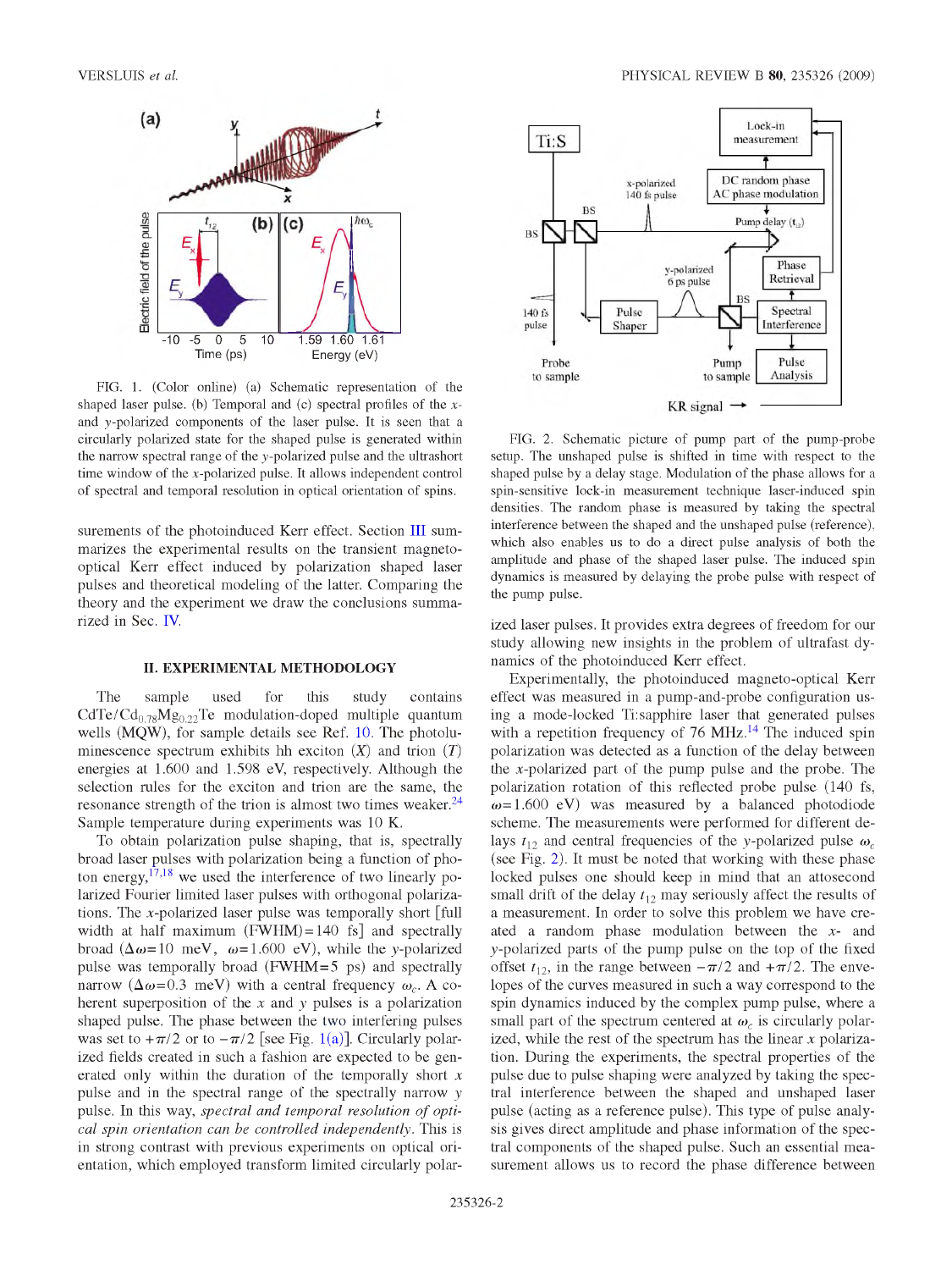<span id="page-2-1"></span>

FIG. 3. (Color online) (a) Photoluminescence spectra of CdTe/Cd $_{0.78}Mg_{0.22}$ Te MQWs and the energy diagram consisting of the ground state, hh-exciton  $(X)$ , and trion  $(T)$  levels. (b) Dynamics of the magneto-optical Kerr rotation induced by transform limited 5 ps circularly polarized laser pulses with different central energies of the photons. Dashed lines show the pump pulse.

<span id="page-2-0"></span>pump pulses during the performed experiments. With this phase information, phase sensitive measurements could be retrieved from the ensemble of randomized data points. Of course, a large amount of data points will have to be recorded to obtain a phase sensitive spin dynamics measurement with an acceptable phase resolution. In addition, we have performed standard time-resolved pump-probe measurements with a single transform limited 5 ps circularly polarized pump and a 140 fs probe pulse, as explained elsewhere**.[14](#page-5-6)**

### **III. EXPERIMENTAL RESULTS**

# **A. Transient magneto-optical Kerr effect induced by unshaped circularly polarized pulses**

Figure  $3(b)$  shows the temporal evolution of the magnetooptical Kerr effect induced by a transform limited circularly polarized 5 ps laser pulse. The central frequency of the pump was varied in the range from 1.5970 to 1.6005 eV. The crosssection of the Kerr signals at **6** ps shows resonances at 1.5995 and 1.5980 eV, corresponding to the exciton and trion transitions. It should be noted that the slight discrepancy between the hh-exciton resonance observed in this experiment and other measurements presented in this manuscript  $(< 0.5$  meV) is probably due to pump-induced energy shift of the hh-exciton energy level, which is beyond the scope of this manuscript. The dynamics of the Kerr rotation during excitation by the pump shows strong wavelength dependence. The origin of the changes cannot be revealed on the basis of these experiments. In order to understand the processes that define the ultrafast magneto-optical Kerr effect during the excitation by a short laser pulse we have studied the Kerr effect using the pulse shape as an experimental variable.

# **B. Transient magneto-optical Kerr effect induced by polarization shaped pulses**

First, we excited the semiconductor by the shaped laser pulses with  $t_{12}=0$  and variable  $\hbar \omega_c$  [Fig[. 4\(a\)\]](#page-2-1). Only at de-





FIG. 4. (Color online) Ultrafast dynamics of the magnetooptical Kerr rotation induced by (a) polarization shaped laser pulses with different  $\hbar \omega_c$ . The solid line across the graph aims to demonstrate the shift in the beatings when  $\hbar \omega_c$  is changed. (b) Simulations of the dynamics for the magneto-optical Kerr effect induced by the polarization shaped laser pulses with  $t_{12}=0$  ps and the same  $\hbar \omega_c$  as experiments. The duration of the probe and pump pulses is assumed to be equal to those in the experiment,  $T_2=2$  ps. To simulate the randomization of the phase between the two pump pulses we have performed the calculations for several phase differences in the range between  $-\pi/2$  and  $+\pi/2$ . The envelopes that enclose these curves are to be compared with those observed in the experiment (a). Dashed lines show the positions of the y-polarized part of the pump pulse.

lays longer than 5 ps the dynamics excited by the shaped pulse agrees with observed dynamics excited by similarly long transform limited circularly polarized pulses. Indeed, taking Figs.  $3(b)$  and  $4(a)$  and making a cross-section at 6 ps, one can see that the spectral dependencies of the signal induced by the transform limited pump and the polarization shaped pump are very similar (both exhibit maxima close to 1.5980 and 1.6000 eV). At delays shorter than 5 ps the observed dynamics is very sensitive to the shape of the pulse and in particular to  $\hbar \omega_c$ . At  $\hbar \omega_c = 1.6000$  eV, a fast relaxation with a decay time of **2** ps is observed, while in the range between 1.5970 and 1.5995 eV beatings of the magneto-optical signal can be clearly distinguished. In order to study these beatings in more detail we tuned  $\hbar \omega_c$  to the energy of the trion transition 1.5980 eV and varied  $t_{12}$ . It is seen from Fig.  $5(a)$  that a change in the delay  $t_{12}$  does have a strong effect on the amplitude of the beatings while the period of the beatings is not affected. Note that the beatings are observed only during the action of the pump pulses.

We have also succeeded to realize direct measurements of the phase difference between the *x*- and *y*-polarized parts of the pump pulse so that the spin dynamics that corresponds to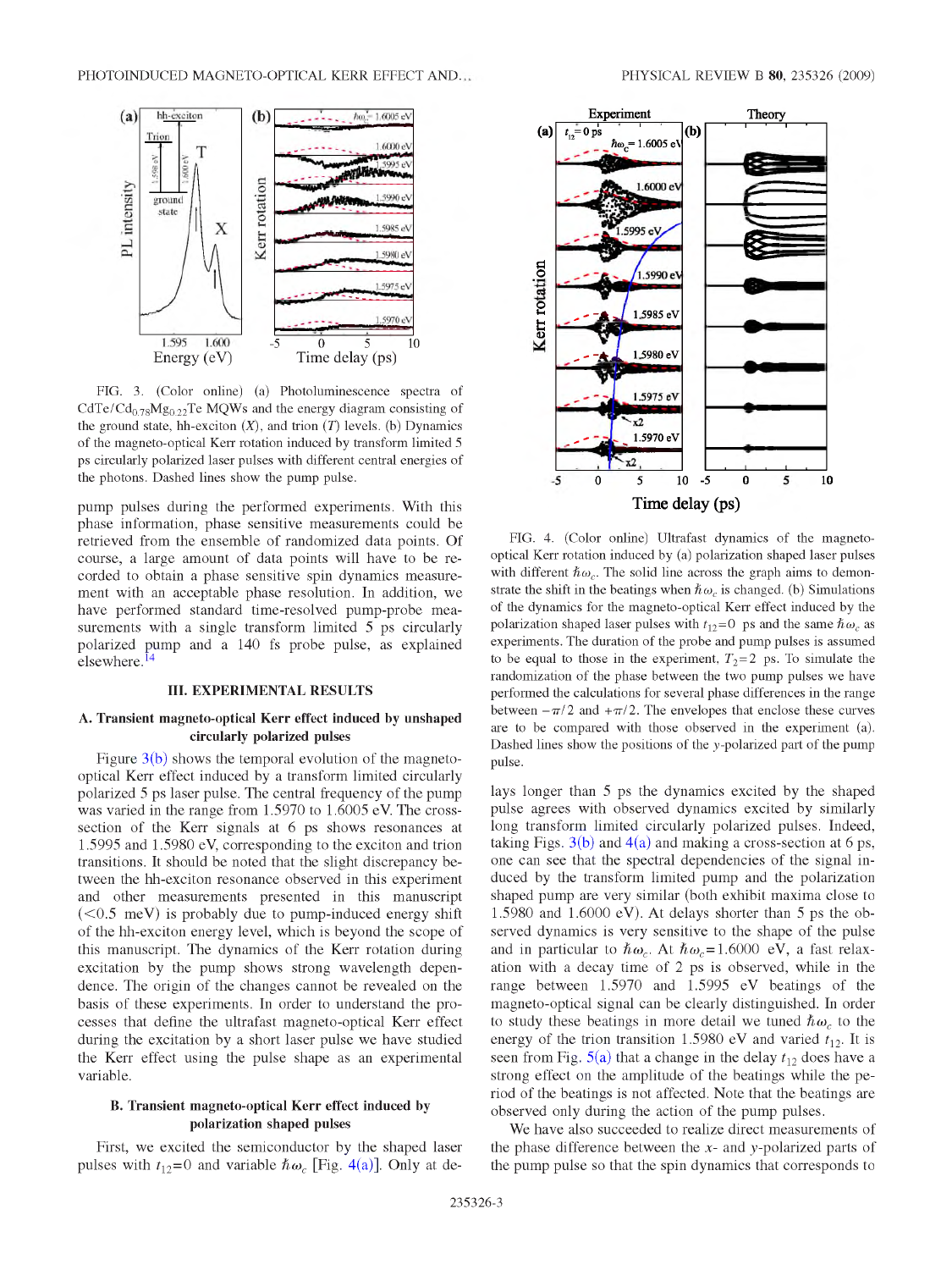<span id="page-3-0"></span>

FIG. 5. (Color online) Ultrafast dynamics of the magnetooptical Kerr rotation induced by (a) polarization shaped laser pulses for  $\hbar \omega_c = 1.5980$  eV and different  $t_{12}$ . (b) Simulations performed for the  $\hbar \omega_c = 1.5980$  eV and the same  $t_{12}$  as experiments. To simulate the randomization of the phase between the two pump pulses we have performed the calculations for several phase differences in the range between  $-\pi/2$  and  $+\pi/2$ . The envelopes that enclose these curves are to be compared with those observed in the experiment (a).

<span id="page-3-1"></span>a particular phase difference has been retrieved from the ensemble of data points shown in Figs.  $4(a)$  and  $5(a)$ . The total range of phases was divided into five regions (Fig. **6**[\)](#page-3-1). The



FIG. **6**. (Color online) Dynamics of the Kerr rotation as a function of probe delay measured at fixed phase difference between the x- and y-polarized parts of the pump pulse for  $\hbar \omega_c = 1.598$  meV and  $t_{12}=0$  ps. The solid lines are guides to the eye, showing the dynamics for a single pump pulse phase difference. The right panel shows the schematic representation of the pulse shapes corresponding to the given delays between  $x$ - and  $y$ -polarized parts of the pump pulse.

interference signal was taken as a measure for the absolute value of the phase difference. Note that such a procedure does not allow to extract the sign of the phase. For this reason, if the phase was not an integer number of  $\pi$ , the procedure of retrieval of the spin dynamics at the fixed phase delivered two solutions corresponding to positive and negative phase difference, respectively. The measurements at fixed phase clearly show beatings of the Kerr rotation with a period of about **2.2** ps, corresponding to an energy difference of 2 meV, which matches the detuning from the hh-exciton transition at 1.600 eV (Fig. **6**[\).](#page-3-1) Note that at times longer than **6** ps the Kerr rotation is the largest for phase differences of  $\pi/2$  and  $-\pi/2$ , showing that a long living spin polarization of the excited state can only be generated by a circularly polarized field. Nevertheless, at the shorter time scale even pulses with phase difference 0 and  $\pi$ , which do not contain circular polarized fields, can trigger spin beatings and the phase of the beatings is directly related to the phase difference between the pump pulses (see Fig. **[6](#page-3-1)**).

#### **C. Theoretical modeling and discussion**

In order to reveal the nature of the magneto-optical signal during the action of the pump pulse and understand the origin of the observed beatings, we first consider the resonant interaction between a two-level system and a short laser pulse. Neglecting relaxation, first order time-dependent perturbation theory predicts the temporal population of the excited state at the energy  $\hbar \omega_0$  to be

$$
N(t) \infty \left| \int_{-\infty}^{t} E(t') e^{-i\omega_0 t'} dt' \right|^2 \tag{1}
$$

where *E* is the electric field of light and  $\omega_0$  is the resonance frequency of the two-level system**.[19](#page-5-14)** Already from this equation one can see that even off-resonant excitation at a frequency  $\omega \neq \omega_0$  may result in a population of the excited state  $N(t) \neq 0$ , which, however, is present only during the action of the laser pulse. It is easy to show that even in the case of a biharmonic laser excitation at the frequencies  $\omega_1 = \omega_0$  and  $\omega_2 = \omega$  one can distinguish between "onresonantly" and "off-resonantly" excited populations at frequencies 0 and  $2(\omega - \omega_0)$ , respectively. On top of that, these two contributions may interfere leading to an extra term in the population oscillating at  $\omega - \omega_0$ . Consequently, one can expect similar beats in the spin population of the excited state that consequently will show up in the magneto-optical Kerr signal.

<span id="page-3-2"></span>To confirm the hypothesis of the quantum beats in the spin population of the excited state as the origin of the oscillations seen in the magneto-optical signal we perform simulations of the Kerr effect<sup> $14$ </sup> for the three-level system as explained in Ref[. 14.](#page-5-6) In the simulations the change in the polarization state of the probe pulse upon reflection from the optically excited sample is described by

$$
\theta \approx \int_{+\infty}^{-\infty} dt E(t) [P^{++} - P^{--}], \tag{2}
$$

where  $\theta$  is the Kerr rotation. The nonlinear polarizations  $P^{++}$  $(P<sup>-</sup>)$  are a linear function of the probe optical electric field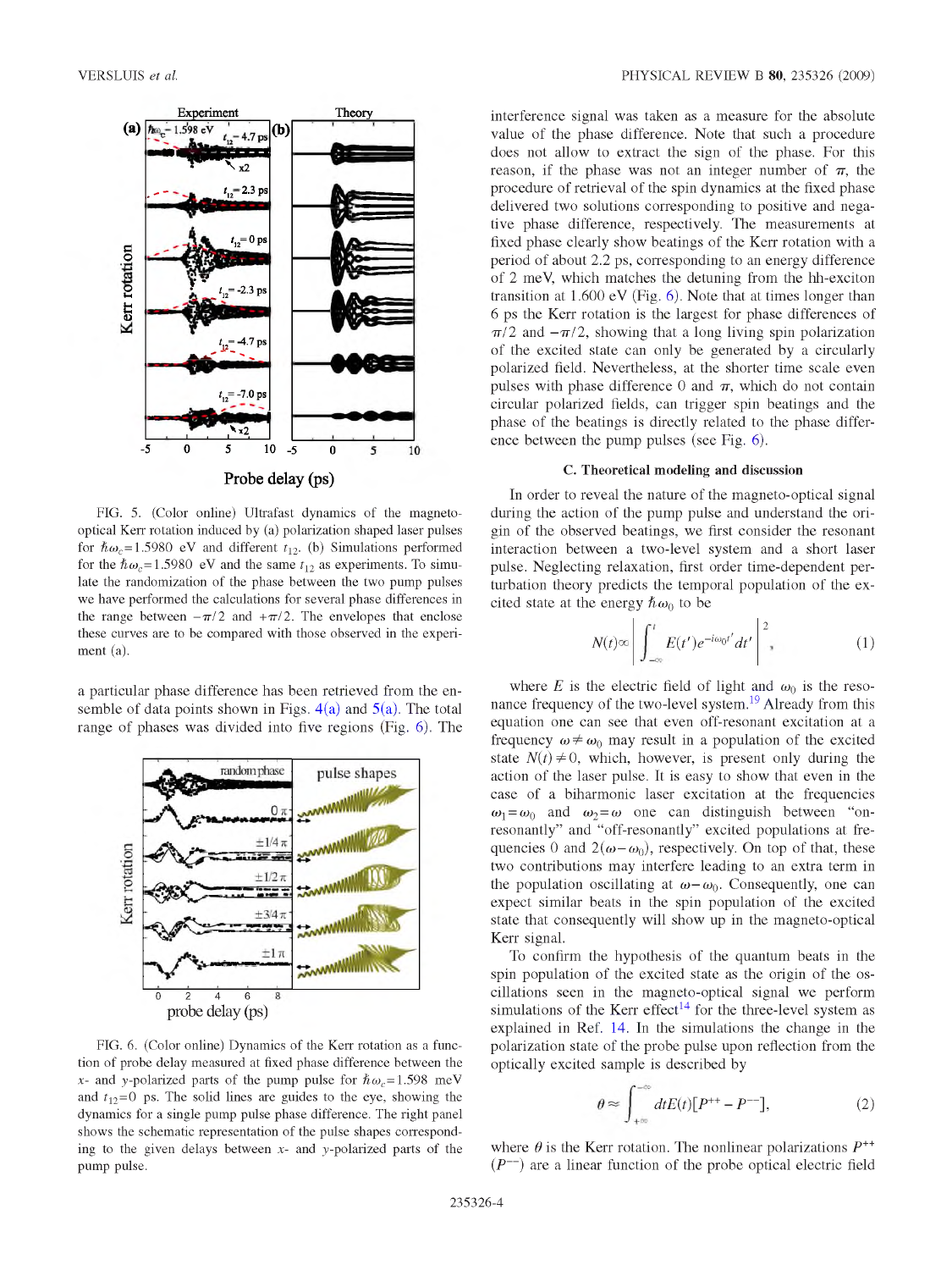<span id="page-4-0"></span>

FIG. 7. (Color online) (a) Simulations of the dynamics of the populations of the excited state for two spin sublevels  $N_{\rm X}$ <sup> $\uparrow$ </sup> and  $N_{\rm X}$  $\downarrow$ . (b) Simulations of the dynamics of the total population of the excited state  $N_X \uparrow + N_X \downarrow$  and its spin polarization  $N_X \uparrow - N_X \downarrow$ . The simulations are performed for the case corresponding to pumping with polarization shaped laser pulses with  $\hbar \omega_c = 1.5980 \text{ eV}$  and  $t_{12} = 0$ .

and a quadratic function of the optical electric field of the right (left)-handed polarized pump pulse**[.21](#page-5-15)** The simulations of the polarizations were based on the optical Bloch equations**[.22](#page-5-16)** To account for the different strengths of the exciton and trion resonances, the exciton was assumed to be four times stronger than the trion. For both transitions the optical decoherence time  $T_2$  was assumed to be 2 ps and relaxation of the pump-induced spin polarization and energy redistribution of the laser-excited electrons were neglected. In order to simulate the randomization of the phase between the x and *y* polarized parts of the pump pulses we have performed the calculations for several phase differences in the range between  $-\pi/2$  and  $+\pi/2$ . The envelopes that enclose these curves are to be compared with the envelopes observed in the experiment. It is seen from Fig.  $4(b)$  that the simulations performed for different  $\hbar \omega_c$  at fixed  $t_{12}=0$  ps clearly reproduce the beatings observed in the experiment of Fig. [4\(a\).](#page-2-1) The frequency of the experimental beatings decreases with decrease of the difference  $\omega_c - \omega_{hh}$  ( $\omega_{hh}$  is the hh-exciton frequency) and disappears once  $\omega_c = \omega_{hh}$ . Closer inspection shows that the period of the beatings is proportional to  $2\pi/(\omega_c - \omega_{hh})$ , as guided by the solid curved line in Figs.  $4(a)$ . The relaxation of the experimental signal observed at  $\hbar \omega_c = \hbar \omega_{hh}$  was not reproduced in the calculations and thus is likely related to neglected effects of relaxation of spins and charges.

The simulations performed for a fixed  $\hbar \omega_c = 1.5980 \text{ eV}$ and different  $t_{12}$  are also in good agreement with the experiment  $\text{[Fig. 5(a)]}.$  $\text{[Fig. 5(a)]}.$  $\text{[Fig. 5(a)]}.$  Similar to the experiment, the beatings are observed only during the action of the pump and their amplitude decreases with increasing  $t_{12}$ . Note that due to the smaller trion oscillator strength, we can only see beatings of the exciton spin population. However, the calculations also show that if the trion transition is neglected completely in the present realization of the measurement procedure the beatings will averaged out and will not be seen. On-resonant excitation of the trion is crucial for the outcome of our experiment.

In addition to the calculated Kerr rotations, these simulations provide direct information about the induced popula-



FIG. **8**. Simulations of temporal transients for spin polarization of the upper state in a two-level system excited by polarization shaped laser pulses as a function of detuning  $\omega_c - \omega_0$ , where  $\omega_0$  is the frequency of the transition in the two-level system. All the relaxation processes including optical decoherence were neglected  $(T_2 \ge |t_{12}|)$ . (a)  $t_{12}=0$  and (b)  $t_{12} \ge 6$  ps.

tions of the excited states with spin "up" and "down." The total population of the excited state and its spin polarization are shown in Fig. [7 a](#page-4-0)s a function of time. We have chosen a pump pulse with  $\hbar \omega_c = 1.598$  eV,  $(t_{12}=0)$ , and a phase difference of  $1/2\pi$ . In this particular case, the spin polarization of the excited state show oscillations with the frequency of the detuning  $\omega_c - \omega_{hh}$  similar to those seen in the Kerr rotation.

Simulations also show that the phase of the beatings is directly related to the phase difference between the *x*- and *y* -polarized parts of the pump pulse, being in good agreement with the experiment. It should be noted that the absolute phase of the beatings extracted from the experiment is different from the one found theoretically. This is most likely explained in terms of many body effects, which are beyond the scope of this paper.

The agreement between theory and experiment clearly demonstrates that magneto-optical Kerr effect is strongly affected by off-resonantly excited spin populations of the electrons in the excited state. When circularly polarized offresonant optical excitation is accompanied by an on-resonant linearly x-polarized pumping, quantum interference introduces beats in the laser-induced spin population of the excited state. The interference between off-resonantly and "resonantly" excited spin populations must be taken into ac